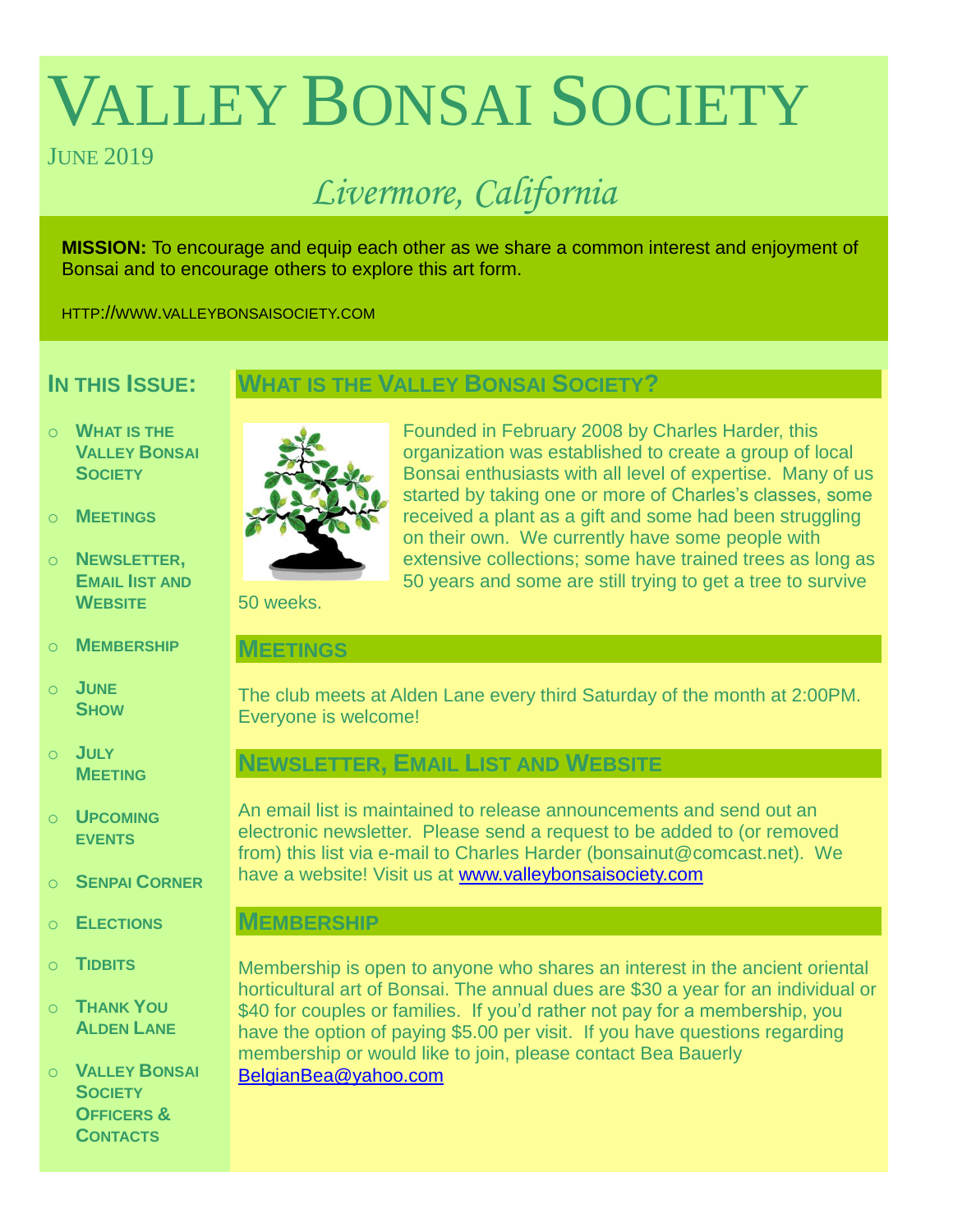# **JUNE SHOW**

Another great show! First, I want to thank everyone who helped set up, take down and who was there one or both days of the show. Without your help, we would not be successful. The trees were magnificent and anyone who presented trees, should be very proud of his/her accomplishments. I also wanted to mention, that many of you have gained confidence with your knowledge, as I overheard several of you talking with our visitors about bonsai, care, and techniques. There was a time not too long ago, when whenever someone had a question, I was called over to provide answers. It was a fantastic show.

# **JULY MEETING**

Our July meeting will be a field trip instead of our usual get-together at Alden Lane. Bea will be providing the details, as I am performing a demonstration at Art Under the Oaks that weekend, so will not be attending. Use this opportunity to get more material, or if you are not planning on going, use the time to work on a tree at home. If you do not wish to do either, stop by the nursery either day, as it is an amazing event, with art of various mediums, music, wine and food.

#### **UPCOMING EVENTS**

#### **July 10, 2019 Oakland, California**

East Bay Bonsai Society (EBBS): Annual Auction will be held at Lakeside Garden Center, located at 666 Bellevue Ave. Auction starts 7:30pm (preview opens at 7:00pm) to get your hands on bonsai trees, pots, tools, and accessories.

#### **August 24 - 25, 2019 Santa Rosa, California**

Redwood Empire Bonsai Society (REBS): 36th Annual Bonsai Show, at the Santa Rosa Veterans Building, 1351 Maple Ave. Featuring Bonsai Master Kathy Shaner. Bonsai demonstrations both days, 1- 3 PM. Demonstration tree to be raffled. Largest bonsai and suiseki stone exhibition. Large bonsai vendor and plant sales. Exciting silent auctions. Free admission and parking. Relax with the Bonsai Cafe. Contact Bob Shimon at 707-884-4126 or [shimon@mcn.org.](mailto:shimon@mcn.org) Visit our website [www.rebsbonsai.org](http://www.rebsbonsai.org/)

#### **October 12 - 13, 2019 Oakland, California**

East Bay Bonsai Society: Annual Show at the Lakeside Park Garden Center at Lake Merritt, located at 666 Bellevue Avenue. Show hours are Saturday 10 AM - 5 PM and Sunday 10 AM - 4 PM with a demonstration at 1PM on Sunday by Sergio Cuan, notable bonsai artist awarded the "finest deciduous bonsai" at the US National Bonsai Exhibition. There will also be a benefit drawing and sale of bonsai and related materials. For additional information, visit [www.eastbaybonsai.org.](http://www.eastbaybonsai.org./)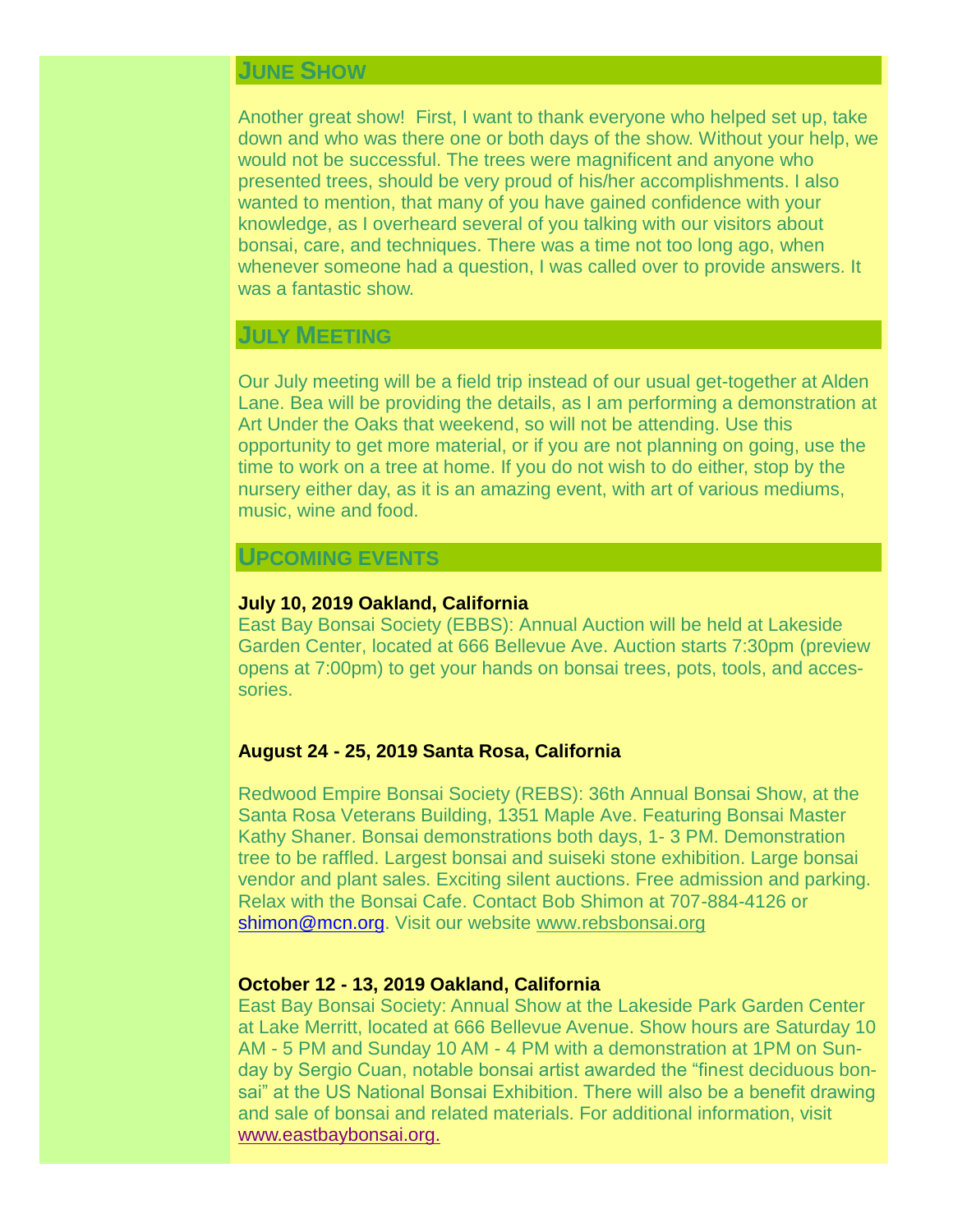# **SENPAI CORNER**

Another show is behind us, and as I mentioned above, you all should be very proud of your trees. We are solidly in July now, so with the heat and afternoon winds, it is very important to maintain the moisture in your pots. Continue fertilizing and stay on top of those weeds. Try to avoid re-potting for a couple of months, and if you do find yourself faced with a need to re-pot your tree (Squirrel) keep it in filtered sun for a couple of weeks and really stay on top of the watering, as the tree has undergone enough stress. Enjoy the field trip and I hope you find some great treasures.

#### **ELECTIONS**

.

Positions on the Board are still available. Please contact Bea if you are interested.

#### **TIDBITS**

As Charles mentioned earlier, our July meeting will be a field trip since Alden Lane is hosting Arts under the Oaks that weekend.

I will send the details under separate e-mail. We will visit three (3) local nurseries – some of which have Bonsai stock and an assortment of succulents.

# **THANK YOU ALDEN LANE**



Thanks to Alden Lane for allowing us to meet for free at the nursery as we start up. Alden Lane Nursery has evergreen and blooming trained Bonsai specimens in many sizes for indoors and outdoor gardens. Stop in and let one of the Bonsai experts help you design your own Bonsai masterpiece from the selection of Bonsai pots and starter plants. They also carry Bonsai tools and enough useful Bonsai accessories to satisfy even the most dedicated bonsai tree hobbyist.

981 Alden Lane Livermore, CA 94550

(925) 447-0280 [www.aldenlane.com](http://www.aldenlane.com/) The nice thing about meeting at Alden Lane is that you have the opportunity to not only pick up bonsai stock and supplies but to shop under the oaks amongst one

of the most extensive offerings for your home and garden. Inspiration and beauty abounds where ever you look along with the friendly, knowledgeable staff of Alden Lane. Don't forget to say THANK YOU for the incredible support!

#### **SOCIETY OFFICERS AND CONTACTS**